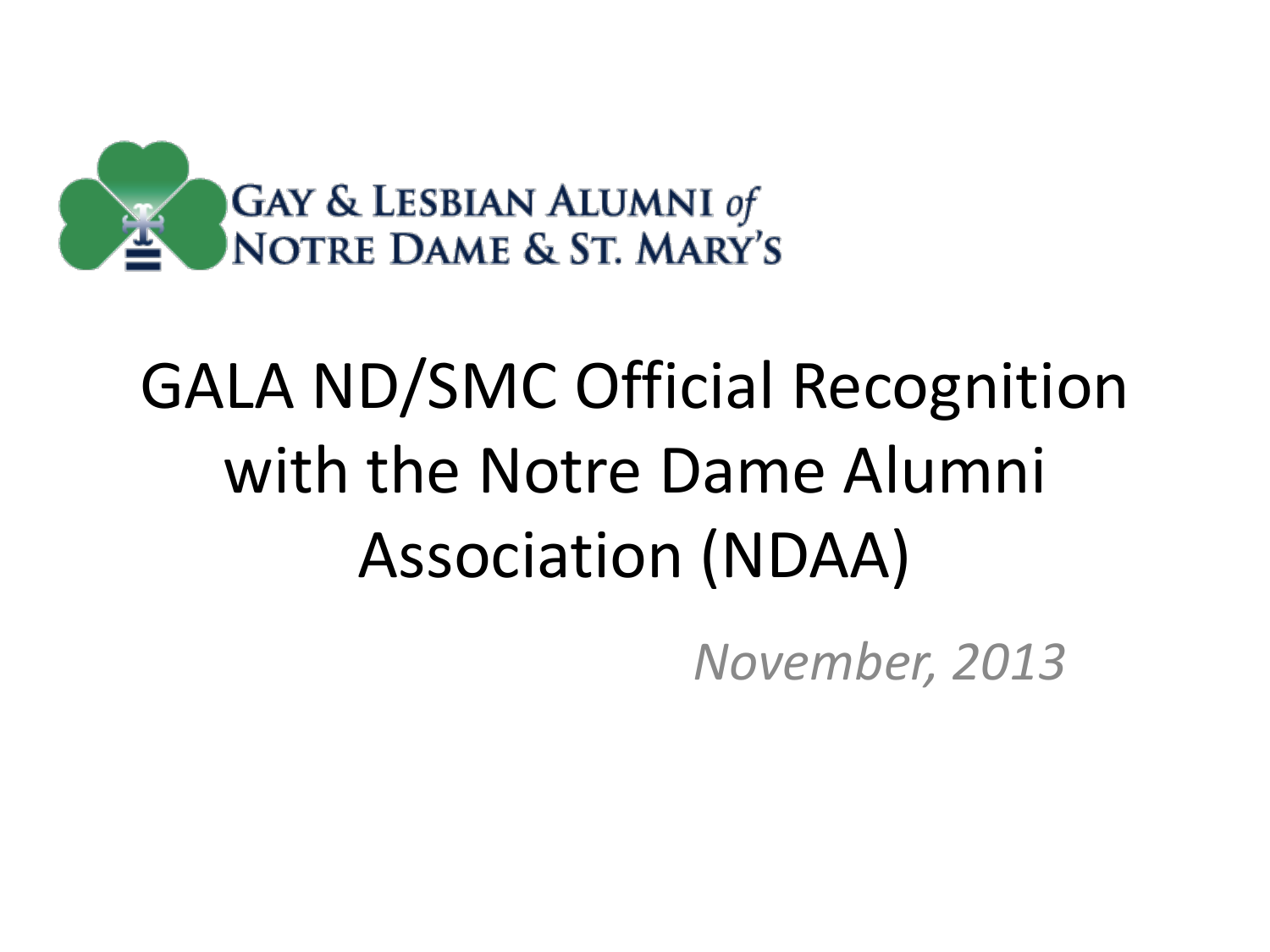# **Objective**

 To provide information and solicit feedback on a proposal to submit a formal application to the NDAA (Notre Dame Alumni Association) for recognition as an official alumni group under the NDAA umbrella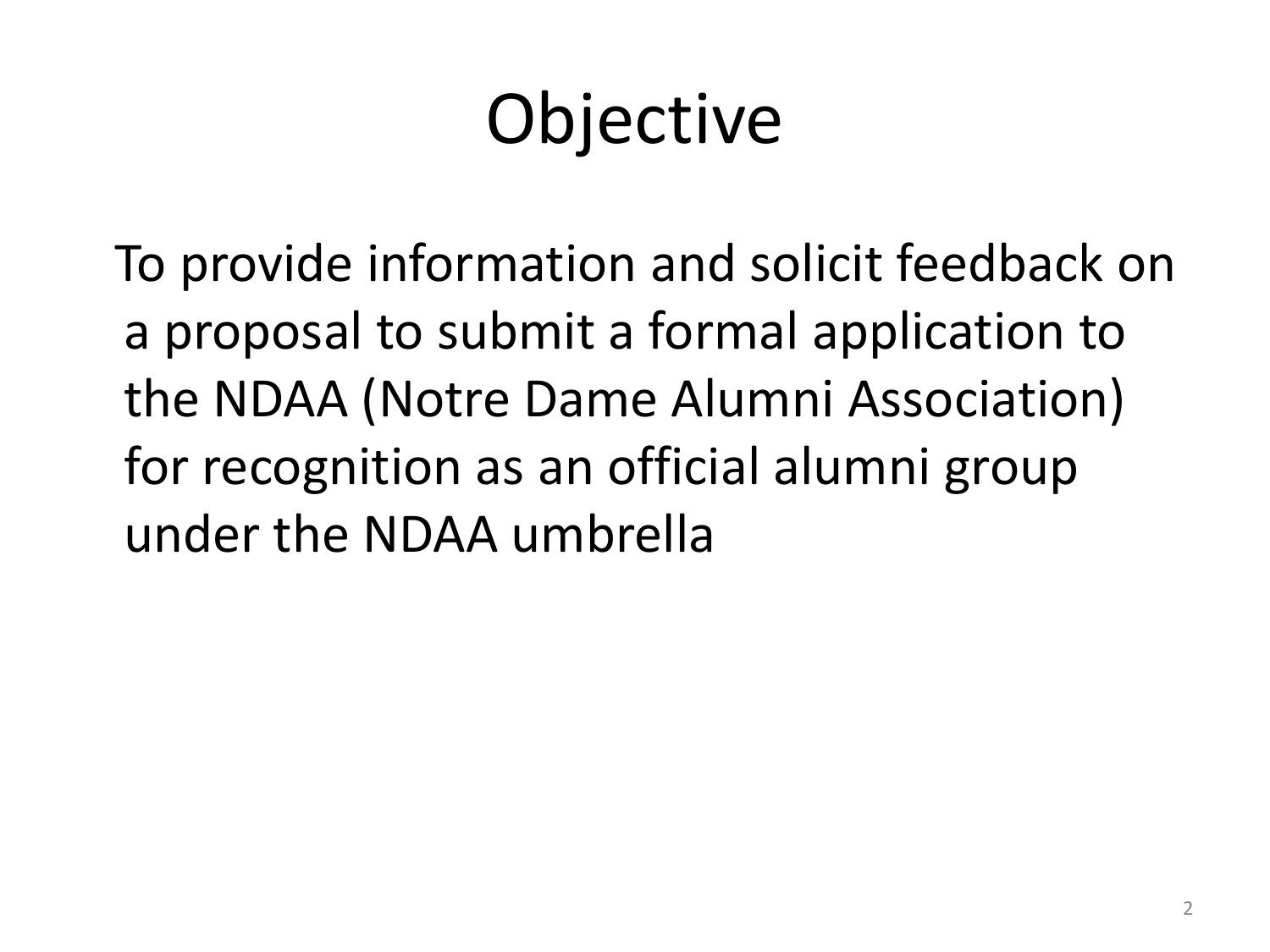### Background

- When GALA was originally created in 1994 the purpose was to provide support and services that the University was unwilling to provide
- Over the years this mission has been fulfilled through strong leadership and membership engagement and GALA remained "independent" from the NDAA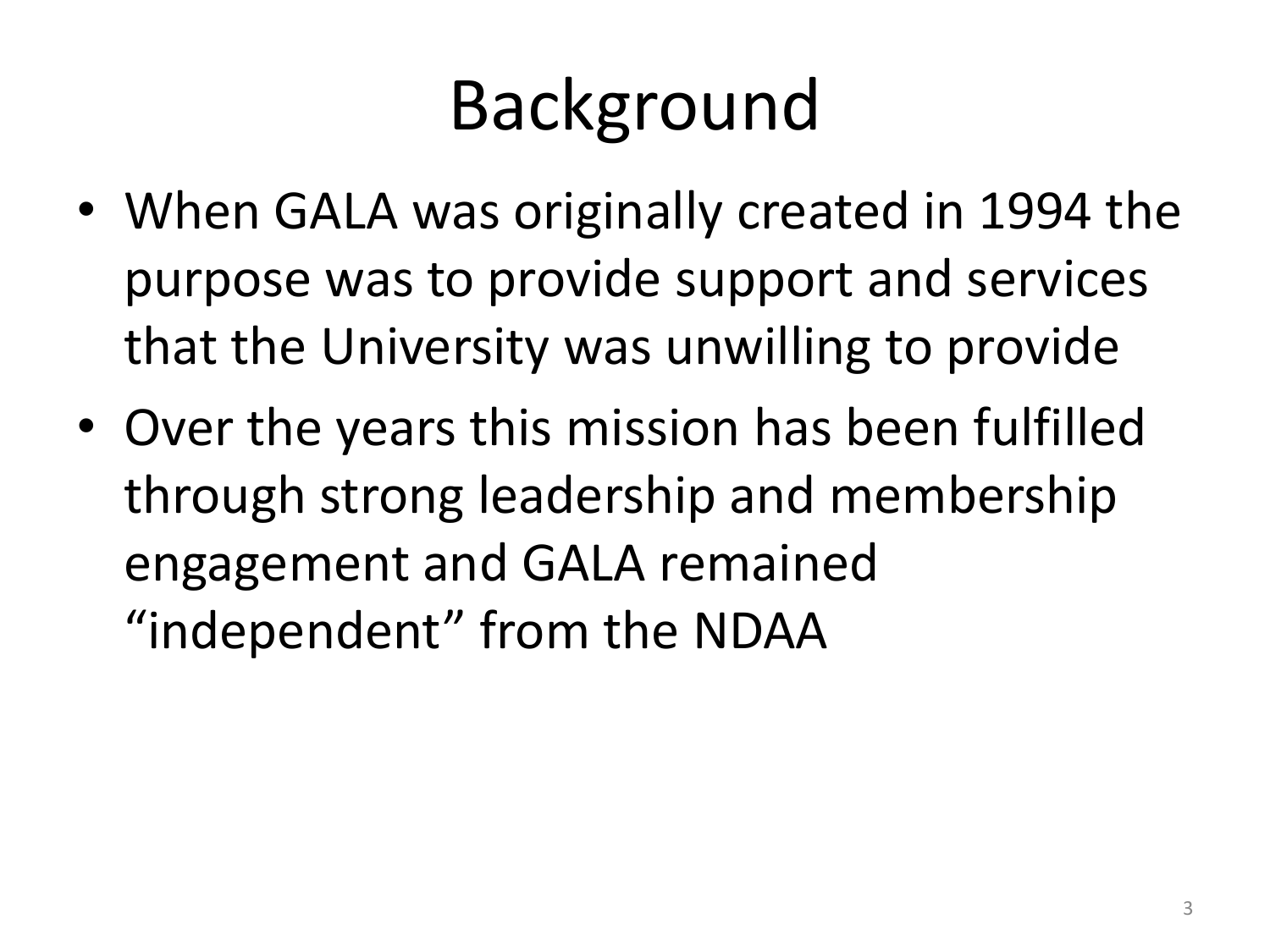#### Focus

- Over the years the focus of the group has been on engaging members in a variety of activities:
	- **Regional Social Events**: Sponsoring regional events such as game watches, happy hours, summer BBQ's and cocktail parties
	- **Campus Activities:** Sponsorship of the LGBT film festival, various speakers on LGBT topics, an annual alumni reunion panel and an annual on-campus football tailgater for members, students & faculty
	- **Recognition:** Hosting the bi-annual Tom Dooley award event to recognize individuals demonstrating leadership on LGBT issues
- The group has also supported the LGBT student group and student leaders:
	- Sponsorship of the April Follies for LGBT students
	- Annual Campus Pride student leader
	- Active in advocating LGBT issues with the administration, the Faculty Senate, student government etc.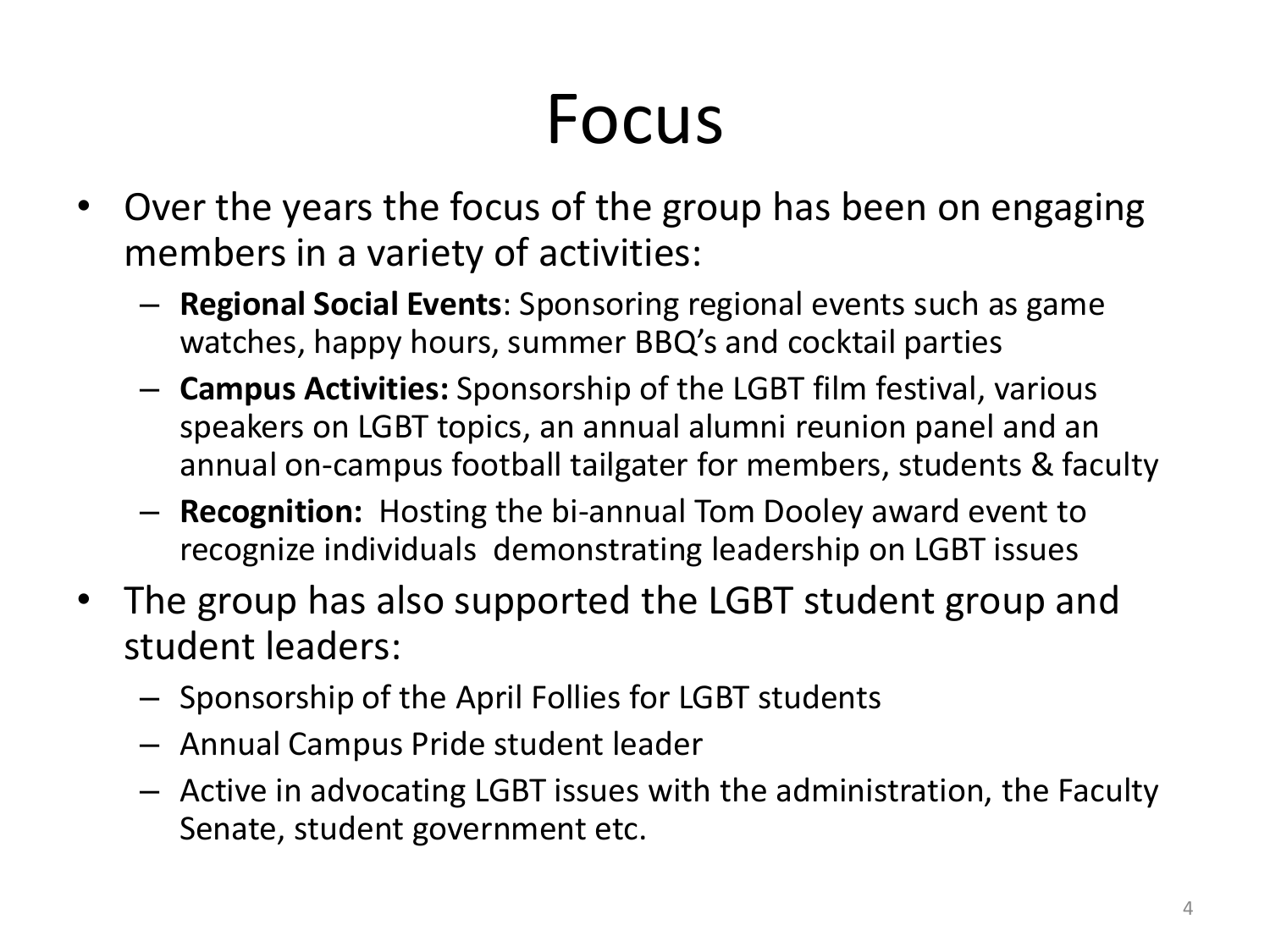# Changing Times

- Since the inception of the group society in general has changed its attitude toward LGBT individuals and the atmosphere on campus has changed as well
	- Same sex marriage in 14 states
	- Repeal of DODT
	- Repeal of DOMA for states recognizing same sex marriages
	- 4 to 5 movement in campus
	- University official recognition of the Gay/Straight Alliance (PRISM)
	- Recent public statements by the Pope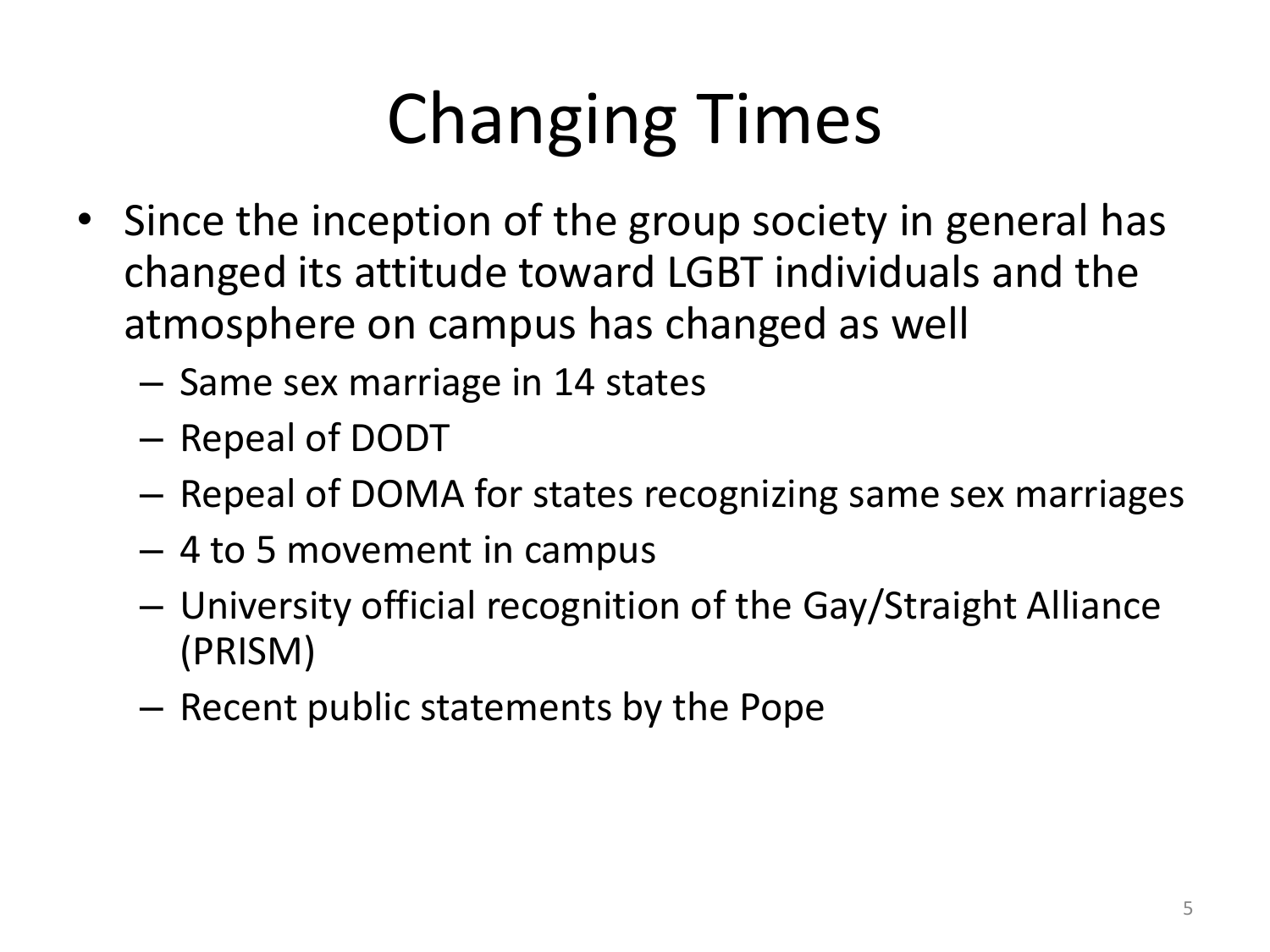# Proposed Relationship

- The NDAA acts an umbrella organization for regional clubs and for national affinity groups
	- Geographical clubs as ND Club of NY
	- Affinity groups such as Asian-Pacific Alumni of Notre Dame, Black Alumni of Notre Dame, Hispanic Alumni of Notre Dame, and Native-American Alumni
- Recently The "Alumni Diversity Council" was created to more effectively engage, recruit, and support the University's ethnically diverse students and graduates.
	- This group is a nine-member board, with one representative from each minority group and five selected at-large. This will enable the individual organizations to maintain their unique identities while simultaneously providing a focused voice on diversity issues as a whole
- The proposal would be to leverage a similar model as the existing affinity groups and create one for LGBT alumni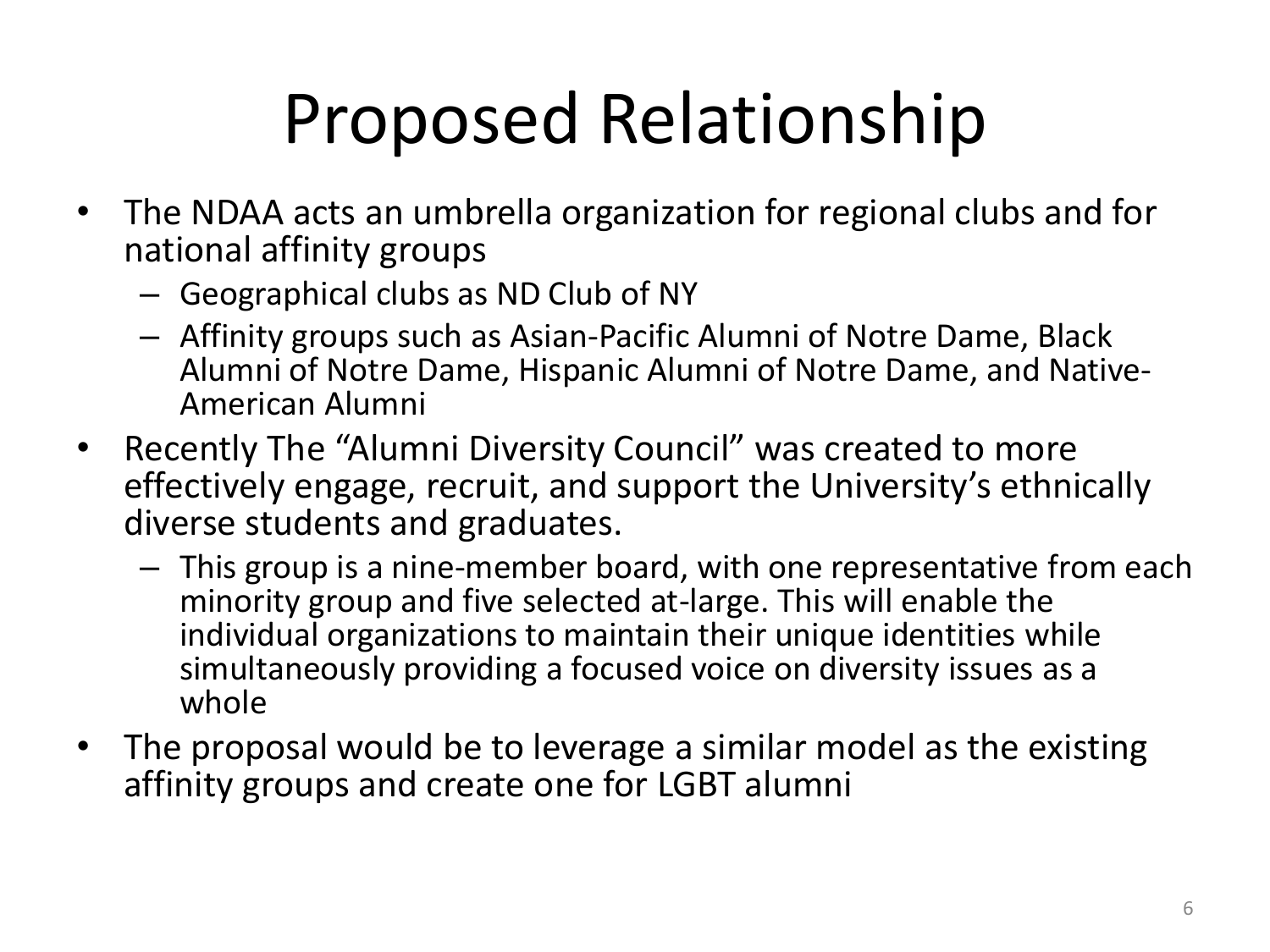# Value of Aligning with the NDAA

- **Group Identity** With official recognition the group could continue to have our own identity and be focused on the specific needs of our members. The group would continue to have our own mission and governance (officer/board).
- **Independence** If modeled similar to other "diversity" alumni groups, we could continue to raise money and grant awards, scholarships, etc. based on our own set of criteria.
- **Finances-** As we raise money we could take advantage of the NDAA's investment practices which removes the burden from the club administering oversight to the funds. The NDAA services is strictly administrative in nature and does not impact the use/granting of the funds.
- **Communication/Outreach-** As a member of the NDAA, we could leverage the broader network of regional clubs to partner for events and activities. We could also continue to have independent events solely for our members.
- **Influence-** By becoming a partner with the NDAA we could better educate and inform on the unique needs to LGBT alumni. As we have all seen in corporate America, having a seat at the table is a powerful position vs. being on the outside looking in.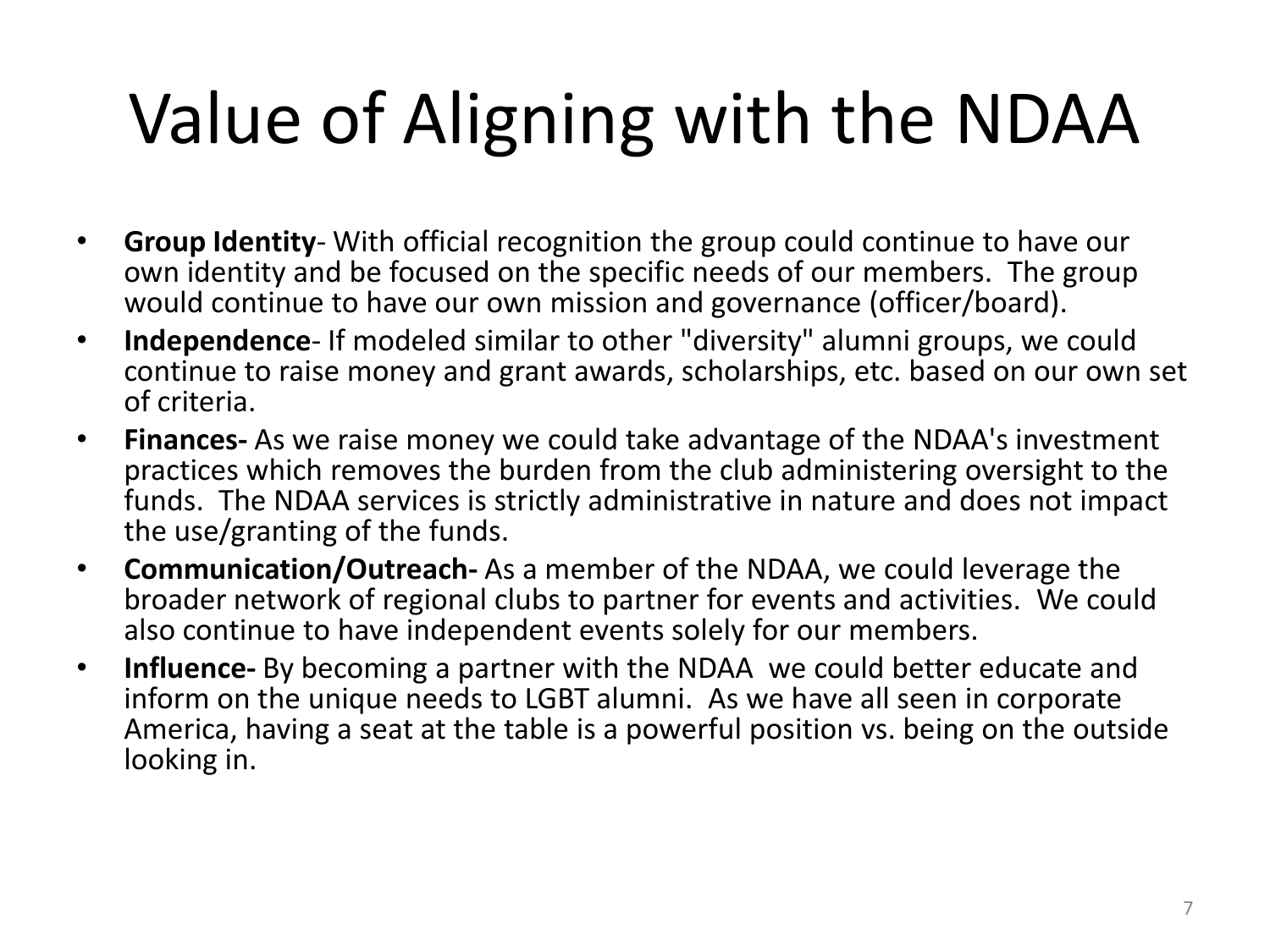#### Application Process

- **Application Procedures:** The Notre Dame Alumni Association's application procedures are quite informal and are phrased in terms of directions for forming geographic alumni clubs (i.e. city or state clubs). According to these directions, "The formation of a new Notre Dame Club ... is solely dependent on the firm desire and strong commitment of five or six dedicated alumni." This core group should contact the Alumni Association, which will determine the need for the new organization and present its application to the Alumni Association Board of Directors for approval.
- **Documentation:** Recognition applications submitted to the Alumni Association should be in letter form. Typically, they should include the names of the officers of the proposed group, a mission or vision statement indicating the group's likely activities, and a set of bylaws. Sometimes an outline of the group's background and history is also included.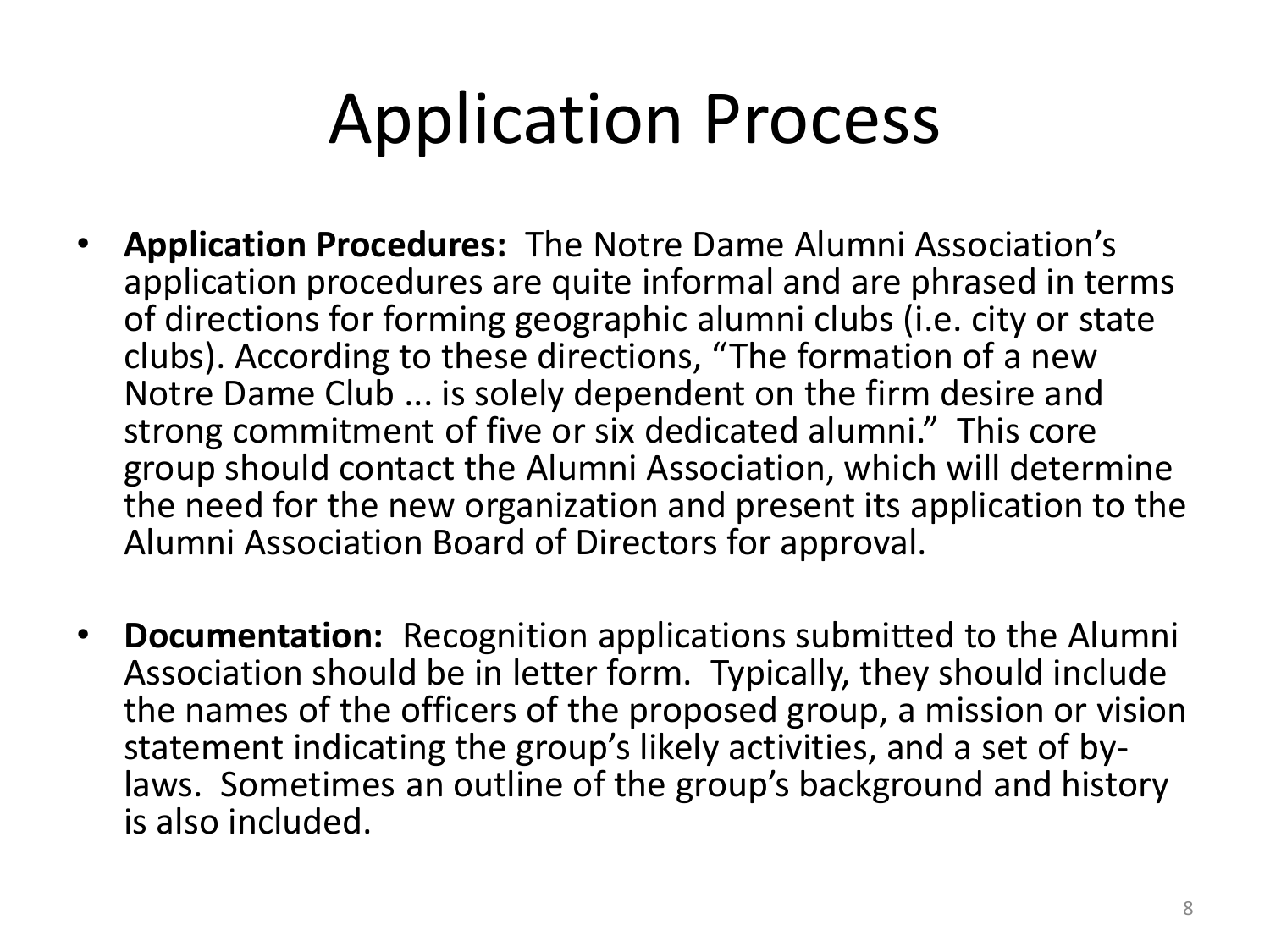# Q & A

- Will GALA continue to have both Notre Dame and Saint Mary's alumni as part of the group?
	- GALA would petition the NDAA as the first step in this process. Depending on the outcome we would then evaluate how to approach the Saint Mary's alumni group
- Will GALA keep its name and identity?
	- To be determined. The name of the new group will reflect the scope and mission as defined in the charter. Several changes could include the official University logo on the group website and/or a recognition of a broader LGBTQ membership base
- The administration has not been friendly to LGBT students and alumni in the past. Why do we think things have changed sufficiently to warrant such a move?
	- The recent step to recognize the student group was a major step forward toward LGBT members of the Notre Dame community. With this move the administration was able to reconcile the concerns of maintaining their Catholic beliefs with support for LGBT students. It is only natural that this same approach can now be applied to alumni as well. In addition, the Pope's position on LGBT Catholics has been one of tolerance and support vs. ridicule and condemnation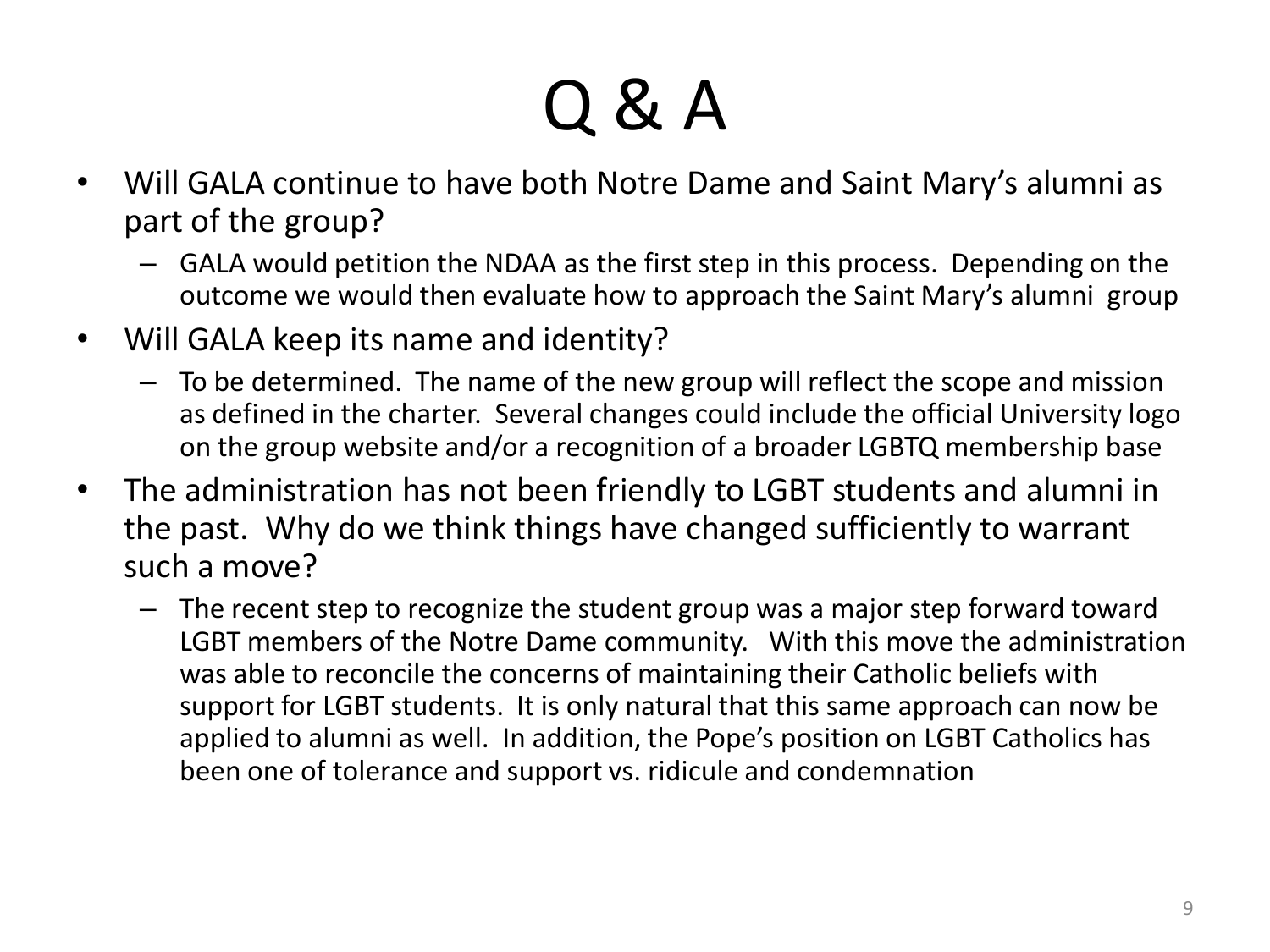# Q & A

- Dues and Donations:
	- Will any of my dues go to the larger NDAA and not be used for our membership?
	- Will any money I give to GALA count toward my annual contribution for the football lottery?
	- Can I give money to the university and have it directed toward GALA?
		- The broader question on how the club and the NDAA is still being investigated. It is believed that the new LGBT organization would remain independent from a financial perspective. Exact rules on the flow of  $\frac{1}{2}$  between the two groups would need to be worked out.
- Will this mean that the Notre Dame Magazine will finally recognize my legal same-sex marriage?
	- We hope that once one part of the University recognizes LBGT alumni others in the University will follow suit
- The university still doesn't have an inclusive non-discrimination clause. Would becoming an official organization be condoning that?
	- Up to now GALA has remained independent on this issue with the University. We may better be able to influence this issue from the "inside" than from the "outside"